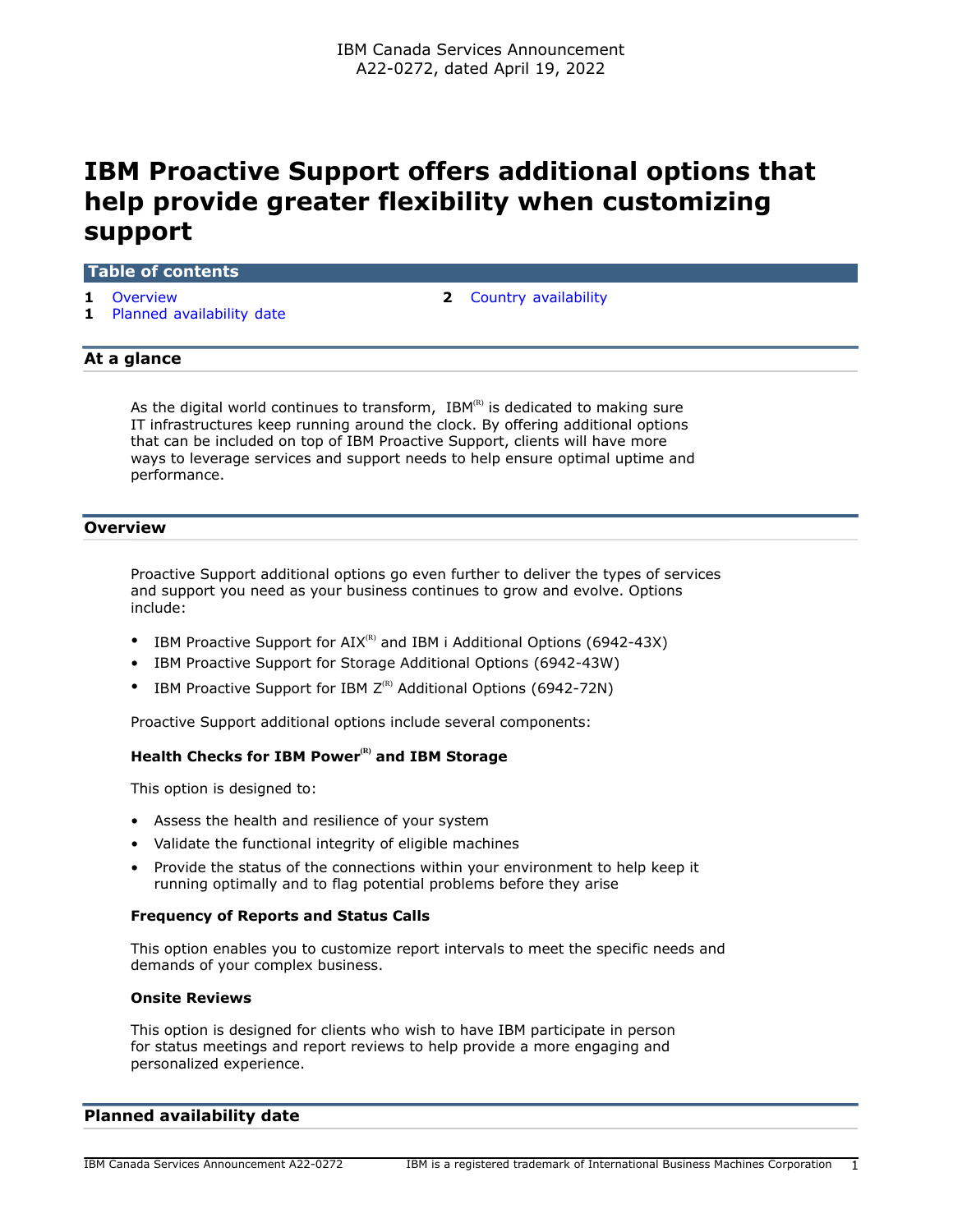Availability within a country is subject to local legal requirements.

# **Accessibility by people with disabilities**

Accessibility Compliance Reports (previously known as a VPAT) containing details on accessibility compliance to standards, including the Worldwide Consortium Web Content Accessibility Guidelines, European Standard EN 301 349, and US Section 508, can be found on the [IBM Accessibility Conformance Reports](https://able.ibm.com/request/) website.

# <span id="page-1-0"></span>**Country availability**

| Country                          | <b>Planned availability date</b> |
|----------------------------------|----------------------------------|
| Anguilla                         | April 22, 2022                   |
| Antigua and Barbuda              | April 22, 2022                   |
| Aruba                            | April 22, 2022                   |
| <b>Bahamas</b>                   | April 22, 2022                   |
| <b>Barbados</b>                  | April 22, 2022                   |
| Bermuda                          | April 22, 2022                   |
| British Virgin Islands           | April 22, 2022                   |
| Canada                           | April 22, 2022                   |
| Cayman Islands                   | April 22, 2022                   |
| Curacao                          | April 22, 2022                   |
| Dominica                         | April 22, 2022                   |
| Grenada                          | April 22, 2022                   |
| Guyana                           | April 22, 2022                   |
| Jamaica                          | April 22, 2022                   |
| Montserrat                       | April 22, 2022                   |
| Saint Kitts and Nevis            | April 22, 2022                   |
| Saint Lucia                      | April 22, 2022                   |
| Saint Vincent and the Grenadines | April 22, 2022                   |
| Sint Eustatius and Saba Bonaire  | April 22, 2022                   |
| <b>Sint Maarten</b>              | April 22, 2022                   |
| Suriname                         | April 22, 2022                   |
| Trinidad and Tobago              | April 22, 2022                   |
| Turks and Caicos Islands         | April 22, 2022                   |

### *Trade-marks*

IBM, AIX, IBM Z and Power are registered trade-marks of IBM Corporation in the United States, other countries, or both.

Other company, product, and service names may be trade-marks or service marks of others.

Trade-mark owned by International Business Machines Corporation and is used under license by IBM Canada Ltd.

® Registered trade-mark of International Business Machines Corporation and is used under license by IBM Canada Ltd.

(\*\*) Company, product or service name may be a trade-mark or service mark of others.

#### *Terms of use*

IBM products and services which are announced and available in your country can be ordered under the applicable standard agreements, terms, conditions, and prices in effect at the time. IBM reserves the right to modify or withdraw this announcement at any time without notice. This announcement is provided for your information only.Additional terms of use are located at